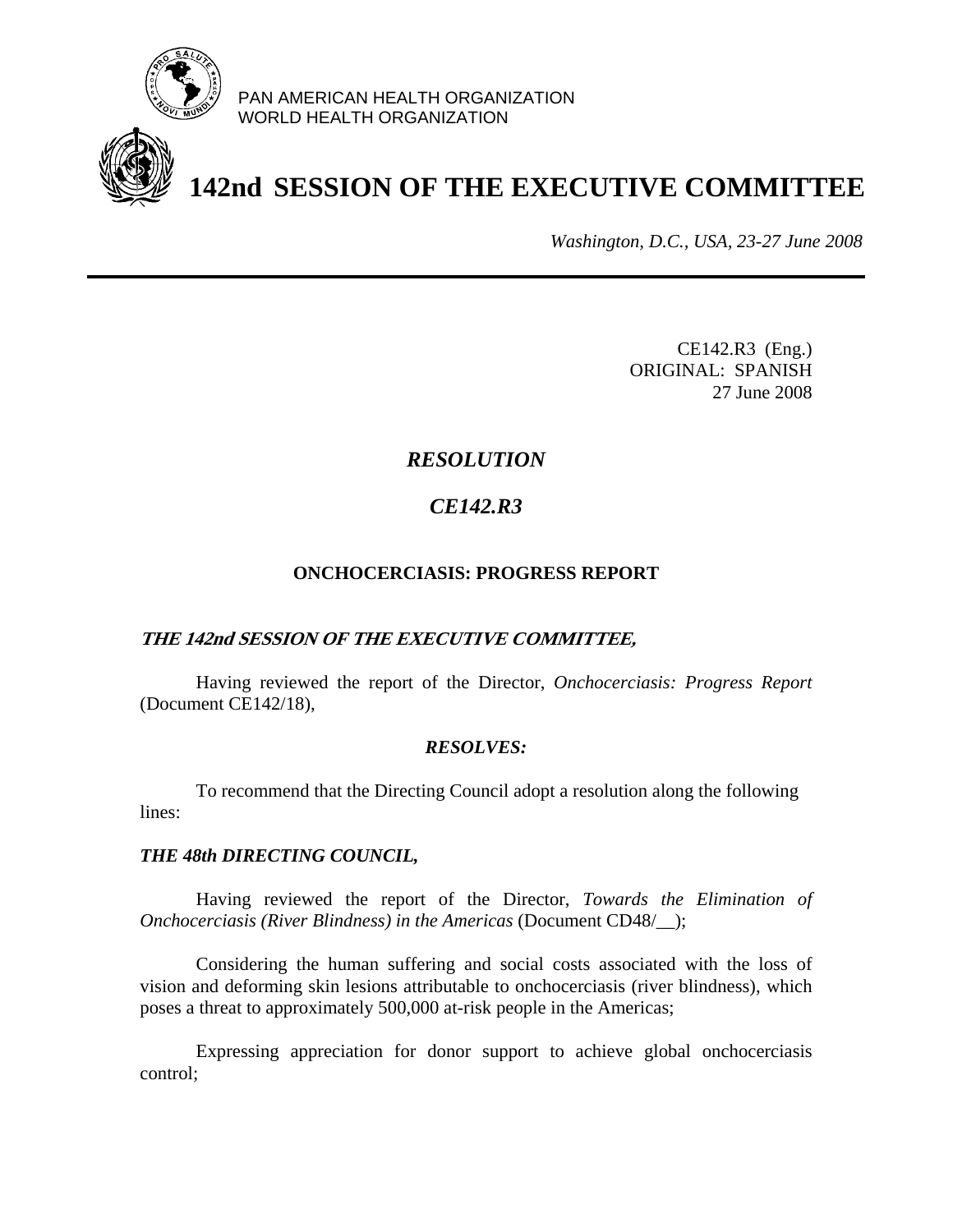CE142.R3 (Eng) Page 2

 Noting that the 23rd Pan American Sanitary Conference, held in September 1990, issued a call to identify diseases that could be eliminated by the end of that century or the beginning of the next and that, in response, PAHO developed a regional strategy (Resolution CD35.R14, 1991) aimed at guaranteeing semiannual treatment to all communities that require it to eliminate onchocerciasis as a public health problem in the Americas by 2007;

 Considering that in response to Resolution CD35.R14, an international initiative known as the Onchocerciasis Elimination Program in the Americas (OEPA) was launched in cooperation with the governments, PAHO, nongovernmental organizations, donors, and other stakeholders;

 Recognizing the significant progress made to date by the national authorities and the OEPA in onchocerciasis elimination in the Americas through the promotion and strengthening of programs in the six endemic countries of the Region (Brazil, Colombia, Ecuador, Guatemala, Mexico, and Venezuela); and

Bearing in mind that the representatives of the six countries that attended the 17th Inter-American Conference on Onchocerciasis in 2007 and the OEPA Program Coordinating Committee (PCC) have made a commitment to achieving the interruption of onchocerciasis transmission throughout the Region by the end of 2012 and that would be the last year for the mass distribution of Ivermectin in the Region, followed immediately by a three-year epidemiological surveillance phase to certify elimination,

#### *RESOLVES:*

- 1. To urge the Member States to:
- (a) reaffirm their commitment to the goal originally proposed in 1991 by the 35th Directing Council of the Pan American Health Organization in Resolution CD35.R14, which calls for achieving the elimination of morbidity from onchocerciasis in the Americas;
- (b) complete the elimination of morbidity from onchocerciasis and interrupt transmission of the parasite within their borders by the year 2012, mobilizing all relevant sectors, affected communities, and NGOs through:
	- adequate financial support to ensure that national programs achieve treatment coverage of at least 85% of all eligible individuals;
	- effective utilization of donated treatments;